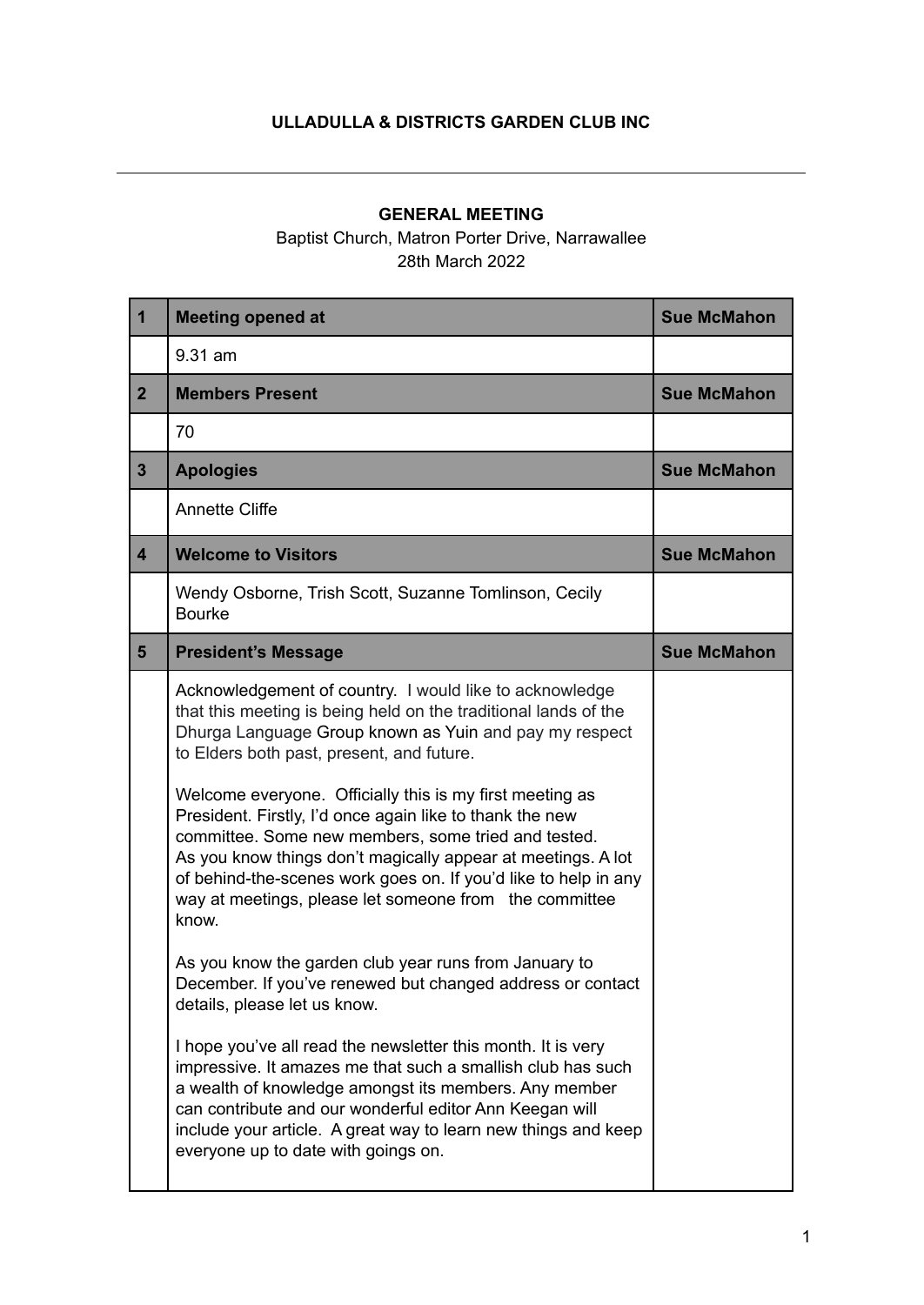|                | Elvina James is back today. However, she is on the move.<br>Elvina has been a member for many years. She is a life<br>member. Her contribution to our club is truly impressive. At<br>our next meeting in May please come and wish her well as<br>she moves further up the coast to be with family.<br>Thank you to Gillian Boyd for updating our web page. Visit it                                                                                                                                                                                                                                                                                                                                                                |                       |
|----------------|-------------------------------------------------------------------------------------------------------------------------------------------------------------------------------------------------------------------------------------------------------------------------------------------------------------------------------------------------------------------------------------------------------------------------------------------------------------------------------------------------------------------------------------------------------------------------------------------------------------------------------------------------------------------------------------------------------------------------------------|-----------------------|
|                | for information of upcoming events and for copies or minutes<br>and newsletters.                                                                                                                                                                                                                                                                                                                                                                                                                                                                                                                                                                                                                                                    |                       |
| 6              | <b>New Members</b>                                                                                                                                                                                                                                                                                                                                                                                                                                                                                                                                                                                                                                                                                                                  | <b>Sue McMahon</b>    |
|                | Sharon and Chester Kleinman                                                                                                                                                                                                                                                                                                                                                                                                                                                                                                                                                                                                                                                                                                         |                       |
| $\overline{7}$ | <b>Guest Speaker</b>                                                                                                                                                                                                                                                                                                                                                                                                                                                                                                                                                                                                                                                                                                                | <b>Gill Pisani</b>    |
|                | Interesting presentation by Gill Pisani who spoke about both<br>her and her husband's need to adapt their gardening<br>practices as they age, in particular raising veggie beds,<br>replacing flower beds with coloured bushes which only<br>require pruning once a year and native violets instead of<br>lawn in difficult to mow places. Replacing plants with more<br>drought tolerant species and grouping pots together. She<br>has adopted many ideas from the various gardens visited<br>through the club since she joined several years ago.<br>Gill P thanked the Committee for all their work over the past<br>two years during the various Covid restrictions in keeping<br>the garden club going and members connected. |                       |
| 8              | <b>Health &amp; Welfare Report</b>                                                                                                                                                                                                                                                                                                                                                                                                                                                                                                                                                                                                                                                                                                  | <b>Chris Turner</b>   |
|                | Introduction of Chris as new Health & Welfare officer. Advise<br>Chris of anyone requiring a card or visit due to ill health.                                                                                                                                                                                                                                                                                                                                                                                                                                                                                                                                                                                                       |                       |
|                | Annette Cliffe currently isolating with Covid-19 infection.                                                                                                                                                                                                                                                                                                                                                                                                                                                                                                                                                                                                                                                                         |                       |
| 9              | <b>Activities Report</b>                                                                                                                                                                                                                                                                                                                                                                                                                                                                                                                                                                                                                                                                                                            | <b>Debbie Kendall</b> |
|                | Milton open gardens were postponed last week due to<br>$\bullet$                                                                                                                                                                                                                                                                                                                                                                                                                                                                                                                                                                                                                                                                    |                       |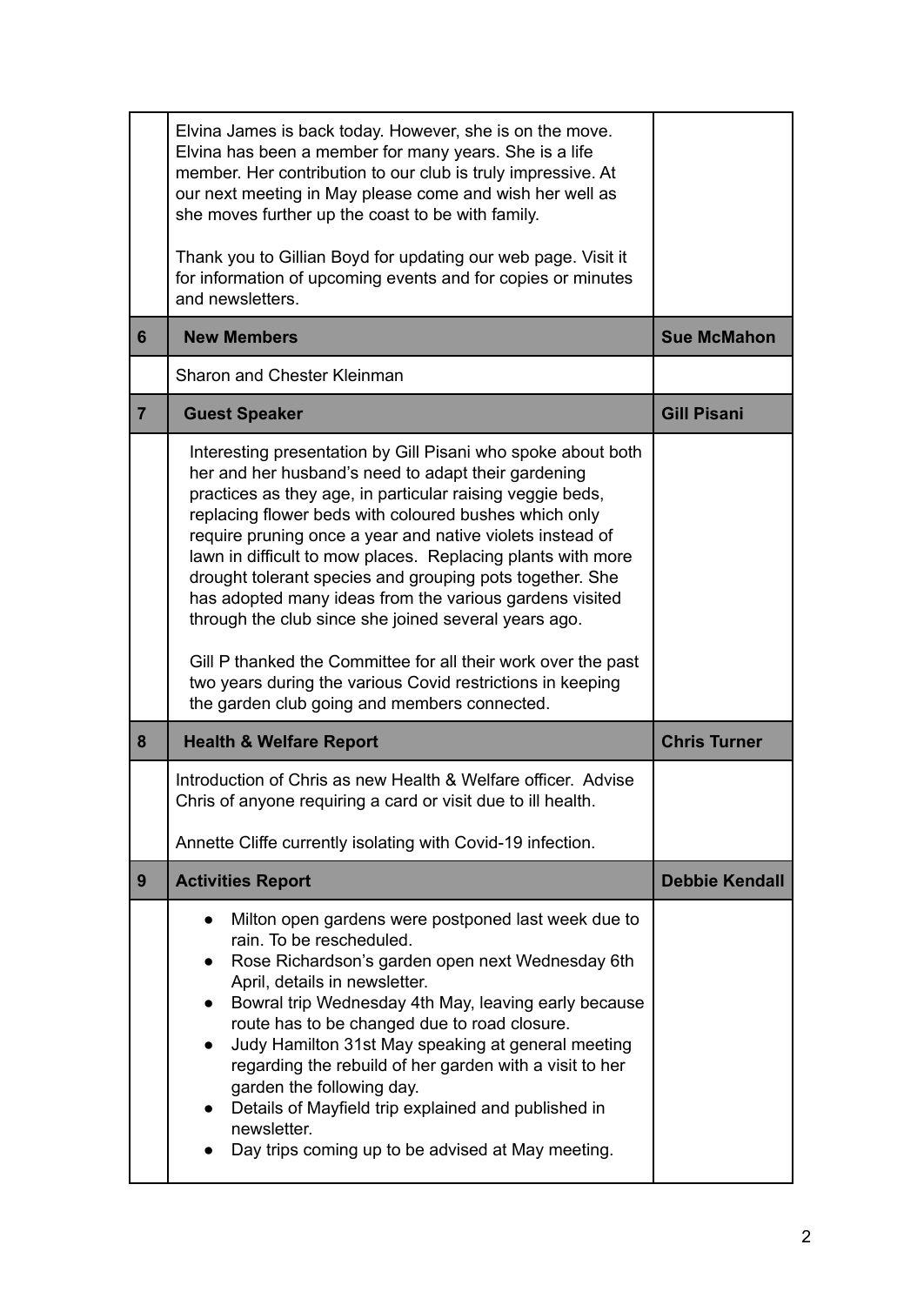| 10 | Q & A/What I am doing in my garden                                                                                                                                                                                                                                                    | <b>Colleen Ringe</b>             |
|----|---------------------------------------------------------------------------------------------------------------------------------------------------------------------------------------------------------------------------------------------------------------------------------------|----------------------------------|
|    | Question box to reside on the Trading Table.                                                                                                                                                                                                                                          |                                  |
|    | Q. What could be eating new shoots on a rose bush which is<br>under netting. A. Many comments but no real resolution.<br>Q. Leaves of a lemon tree turning yellow.<br>A. Needs feeding.                                                                                               |                                  |
|    | Congratulations to members who won prizes in the Milton<br>Show, entries were reduced this year due to wet weather and<br>outside activities postponed until the end of April.                                                                                                        |                                  |
|    | Ann Keegan reminded members to submit entries for the<br>Shirley Smith Award which has been impacted by Covid<br>restrictions over the last couple of years and needs to be<br>reinstated.                                                                                            | Ann Keegan                       |
|    | Ann Keegan, is a member of the Sarah Claydon charity shop<br>committee which is currently looking for volunteers to help out<br>in their shop in Milton. Ann requested that anyone interested<br>in helping in the shop for a few hours each month should<br>contact her for details. |                                  |
|    | Sue Mc recommended Tony, whose details are advertised in<br>the Newsletter, as a very reliable resource to any members<br>who may require assistance in the garden particularly during<br>this wet weather.                                                                           | Sue McMahon                      |
|    | Sue Mc contacted by Paul from Neutrog regarding the<br>possible listing of their company on the stock exchange.<br>Anyone interested in buying shares in Neutrog to see Sue Mc<br>for details.                                                                                        |                                  |
|    | Reminder re end of daylight saving on Sunday 3rd May.                                                                                                                                                                                                                                 |                                  |
| 11 | <b>Garden Gems</b>                                                                                                                                                                                                                                                                    | <b>Rhondda</b><br><b>Bentley</b> |
|    | Reduced garden gems due to wet weather. Rhondda thanked<br>those members who braved the weather to bring in gems.                                                                                                                                                                     |                                  |
|    | Debbie K - Dahlia (Wine Dot)<br>Rose Richardson - Grevillea<br>Yvonne Byatt - Brugmansia<br>Raylee Clark - Japanese Wind Flower                                                                                                                                                       |                                  |
|    | Rhondda mentioned the Blue Ginger on the competition table<br>which brought back good memories of Buzz Tucker, a<br>previous member now deceased, who moved from Sydney to<br>Mollymook and transplanted her non flowering blue ginger                                                |                                  |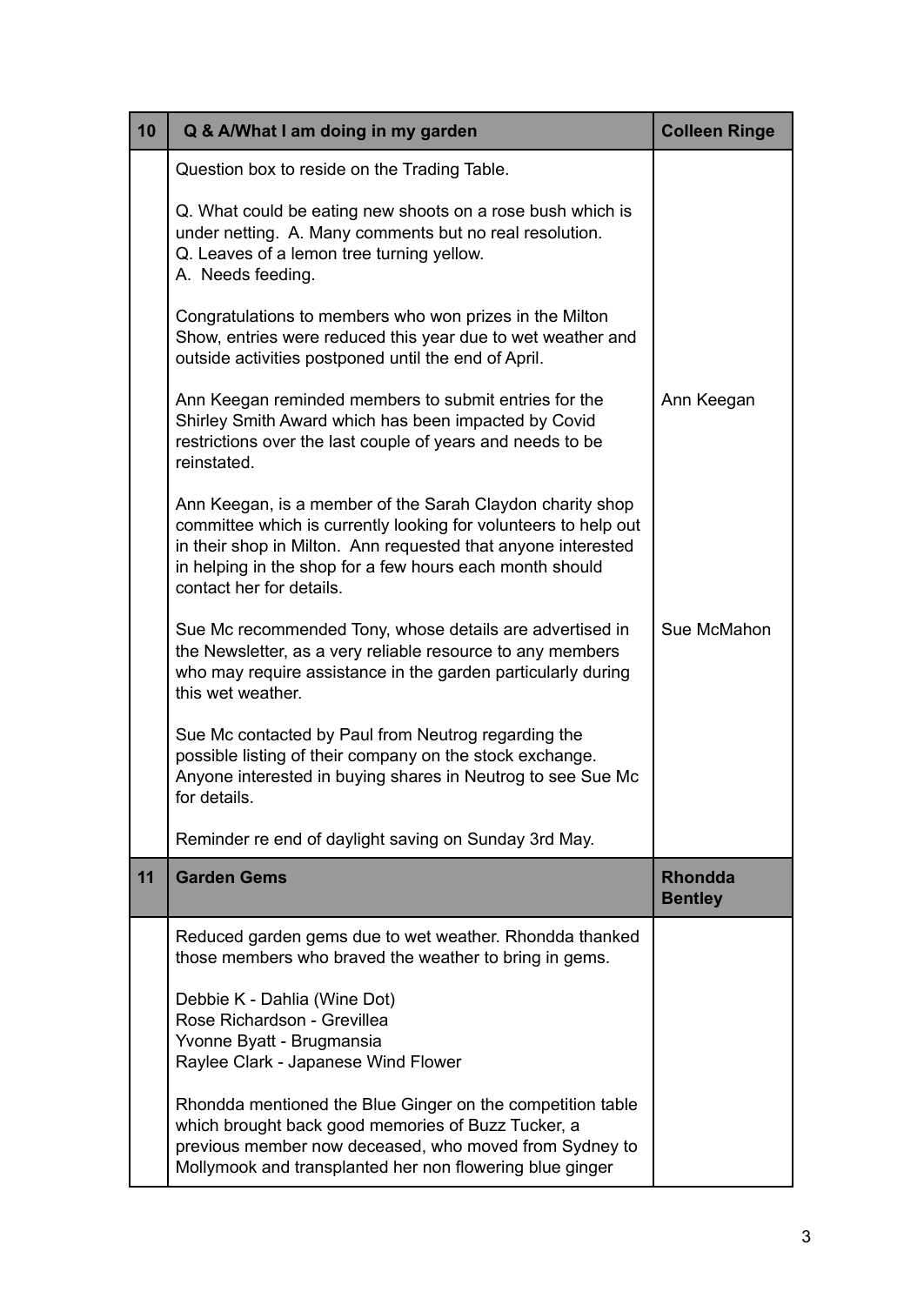|                 | from a pot into the ground where it did extremely well. Many<br>members possibly have plants taken from a cutting of Buzz's<br>ginger.                                                                                                                   |                   |
|-----------------|----------------------------------------------------------------------------------------------------------------------------------------------------------------------------------------------------------------------------------------------------------|-------------------|
| 12 <sub>2</sub> | <b>Secretary's Report</b>                                                                                                                                                                                                                                | <b>Gill Evans</b> |
|                 | Meeting advised that proceedings are now being recorded for<br>the purposes of writing up the minutes only and will be<br>deleted each month.                                                                                                            |                   |
|                 | Minutes of the General Meeting of 28 February 2022 are<br>available on the welcome table for members to read when<br>they come into the meeting. The minutes are also posted on<br>the website prior to the meeting for members to refer to and<br>read. |                   |
|                 | Motion:<br>That the Minutes of the previous meeting be.<br>accepted.<br>Moved:<br><b>Gill Evans</b><br>Seconded: Gillian Boyd<br>Passed<br>Result:                                                                                                       |                   |
| 13              | <b>Treasurer's Report</b>                                                                                                                                                                                                                                | <b>Sue Hobson</b> |
|                 | <b>Finance summary February 2022</b>                                                                                                                                                                                                                     |                   |
|                 | Westpac Balance as at January 31 <sup>st</sup> 2022<br>\$13,888.42                                                                                                                                                                                       |                   |
|                 | <b>February Income</b><br>\$913.21                                                                                                                                                                                                                       |                   |
|                 | <b>February Expenditure</b><br>\$783.10                                                                                                                                                                                                                  |                   |
|                 | <b>Westpac balance as at February 28 2022</b><br>\$14,801.53                                                                                                                                                                                             |                   |
|                 |                                                                                                                                                                                                                                                          |                   |
|                 | <b>Bendigo Bank Term Deposit</b><br>\$7261.99                                                                                                                                                                                                            |                   |
|                 | <b>Westpac 'Student' account</b><br>\$2426.28                                                                                                                                                                                                            |                   |
|                 | <b>Motion:</b><br>That the Treasurer's Reports be accepted.<br>Moved:<br>Sue Hobson<br>Seconded: John Steadman                                                                                                                                           |                   |
|                 | Sue advised that Square payments attract a 1.9% fee per                                                                                                                                                                                                  |                   |
|                 | transaction which is included with each payment by that<br>method.                                                                                                                                                                                       |                   |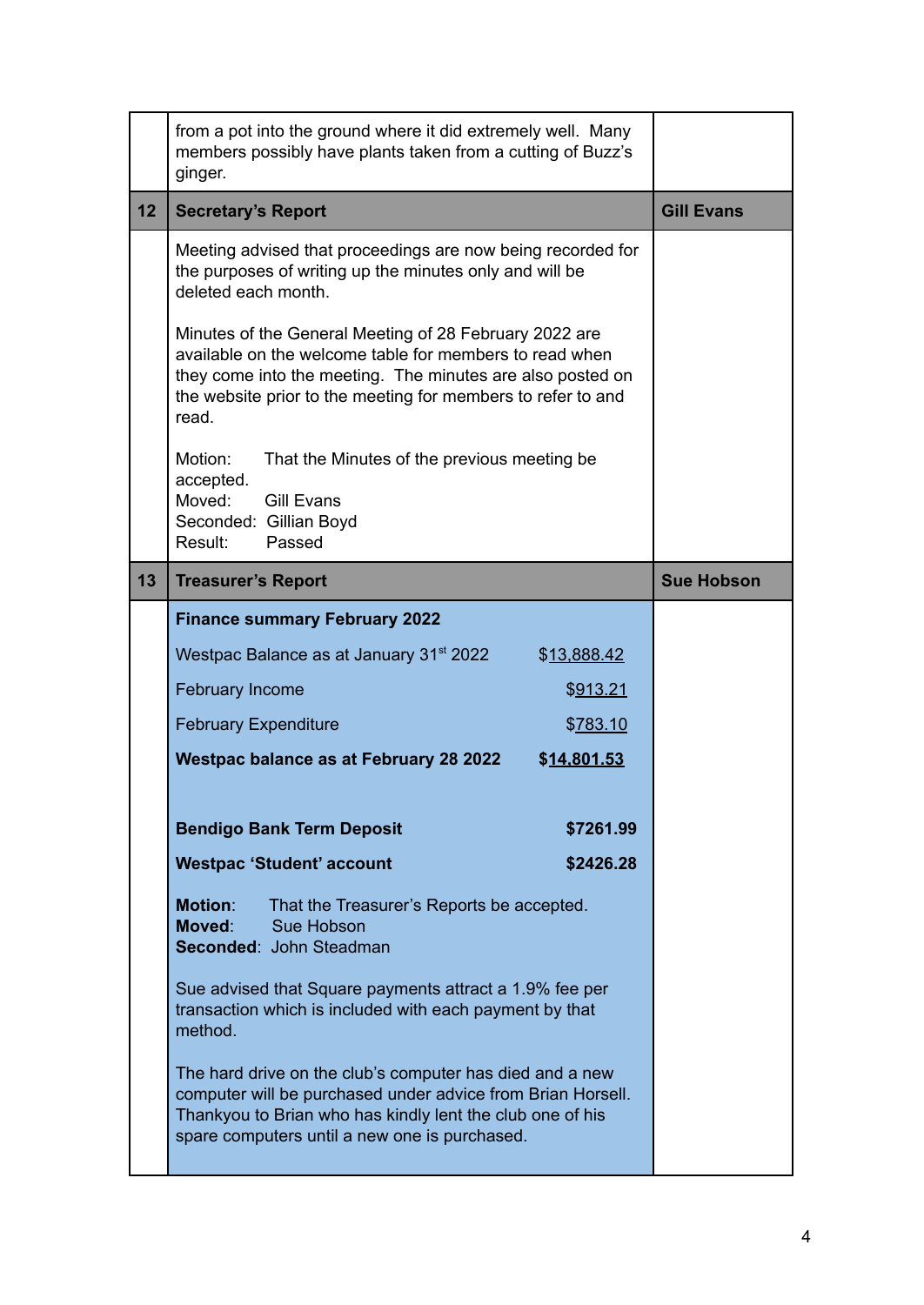| 14 | <b>Competition Results</b>                                                                                                                            | <b>Rosie and</b><br><b>Catherine</b> |
|----|-------------------------------------------------------------------------------------------------------------------------------------------------------|--------------------------------------|
|    | March: Blossoms of Blue<br>1st Prize: Sheila Gallant<br>2nd Prize: Cathryn Craig<br>3rd Prize: Gill Gibson                                            |                                      |
|    | No meeting next month because of Anzac Day so April<br>competition brought forward.<br>April: Hibiscus - unfortunately no entries because of the rain |                                      |
|    | May: One Perfect Bloom                                                                                                                                |                                      |
|    | Competitions for 2022 are published in the Newsletter.                                                                                                |                                      |
| 15 | <b>Trading Table</b>                                                                                                                                  | <b>Ruth Facile</b>                   |
|    | \$75 - plants + items from Colleen's table                                                                                                            |                                      |
| 16 | <b>Today's Winners</b>                                                                                                                                | <b>Sue McMahon</b>                   |
|    | Thank you to Alison for collecting the fruit box from IGA each<br>month.                                                                              |                                      |
|    | Lucky Morning Tea ticket - Unknown<br>Lucky Door - Gillian Boyd                                                                                       |                                      |
|    | Raffle - Gary McConnell<br>1st Prize: Kathy Pearce<br>2nd Prize: Kathy Pearce<br>3rd Prize: Ann Keegan                                                |                                      |
|    | Profit: \$200 before expenses (8 prizes)                                                                                                              |                                      |
| 17 | <b>Next Meeting</b>                                                                                                                                   |                                      |
|    | 30th May 2022                                                                                                                                         |                                      |
|    |                                                                                                                                                       |                                      |
| 18 | <b>Meeting Closed</b>                                                                                                                                 |                                      |